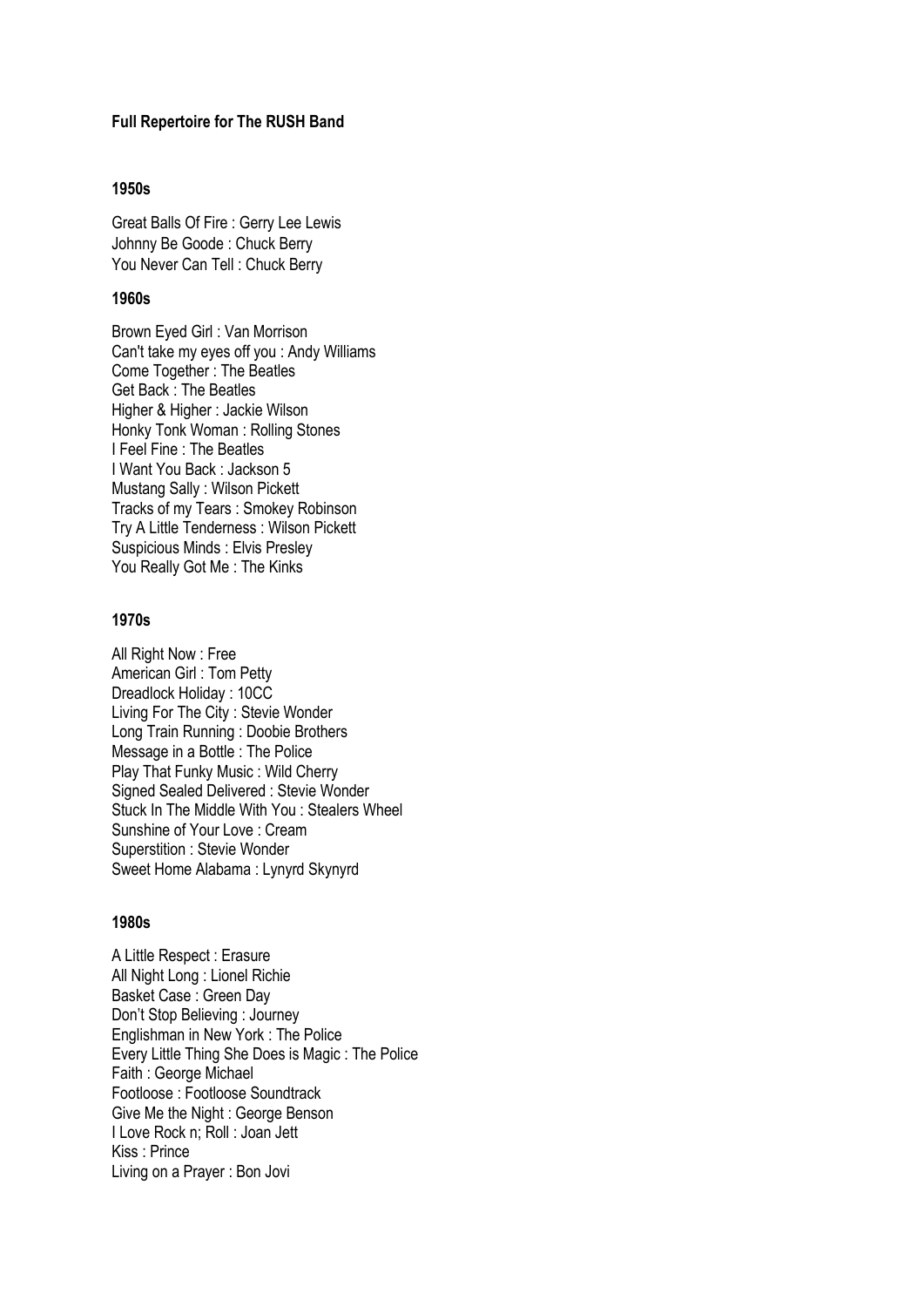Never Too Much : Luther Vandross P.Y.T. (Pretty Young Thing) : Michael Jackson Rappers Delight : Sugarhill Gang Summer of '69 : Bryan Adams Tainted Love : Mark Almond Town Called Malice : The Jam

# **1990s**

Angel of Harlem : U2 Champagne Supernova : Oasis Crazy Little Thing Called Love : Queen Day We Caught the Train : Ocean Colour Scene Don't Look Back In Anger : Oasis Hard To Handle : Counting Crows Just Looking : Stereophonics Place Your Hands : Reef Regulate : Warren G Return of the Mack : Mark Morrison Smells Like Teen Spirit : Nirvana Show Me Love : Robin S/ Sam Feldt Space Cowboy : Jamiroquai Song 2 - Blur The Way You Make Me Feel : Michael Jackson Two Princes : Spin Doctors Wonderwall : Oasis You and Me Song : The Wannadies You Got The Love : Candi Staton feat The Source

#### **2000s**

Are You Gonna Be My Girl - Jet Can't Stop : Red Hot Chilli Peppers Everything : Michael Buble Dancing In The Moonlight : Top Loader Dakota : Stereophonics I Bet You Look Good On The Dancefloor : Arctic Monkeys Naive : The Kooks No Diggity : Blackstreet Rehab : Amy Winehouse Seven Nation Army : White Stripes Sex on Fire : Kings of Leon She Said - Plan B Somebody Told Me : The Killers This Love : Maroon 5 Take Your Mama Out : Scissor Sistors Use Somebody : Kings of Leon Valerie : The Zutons/ Amy Winehouse Teenage Dirtbag : Wheatus When The Sun Goes Down : Arctic Monkeys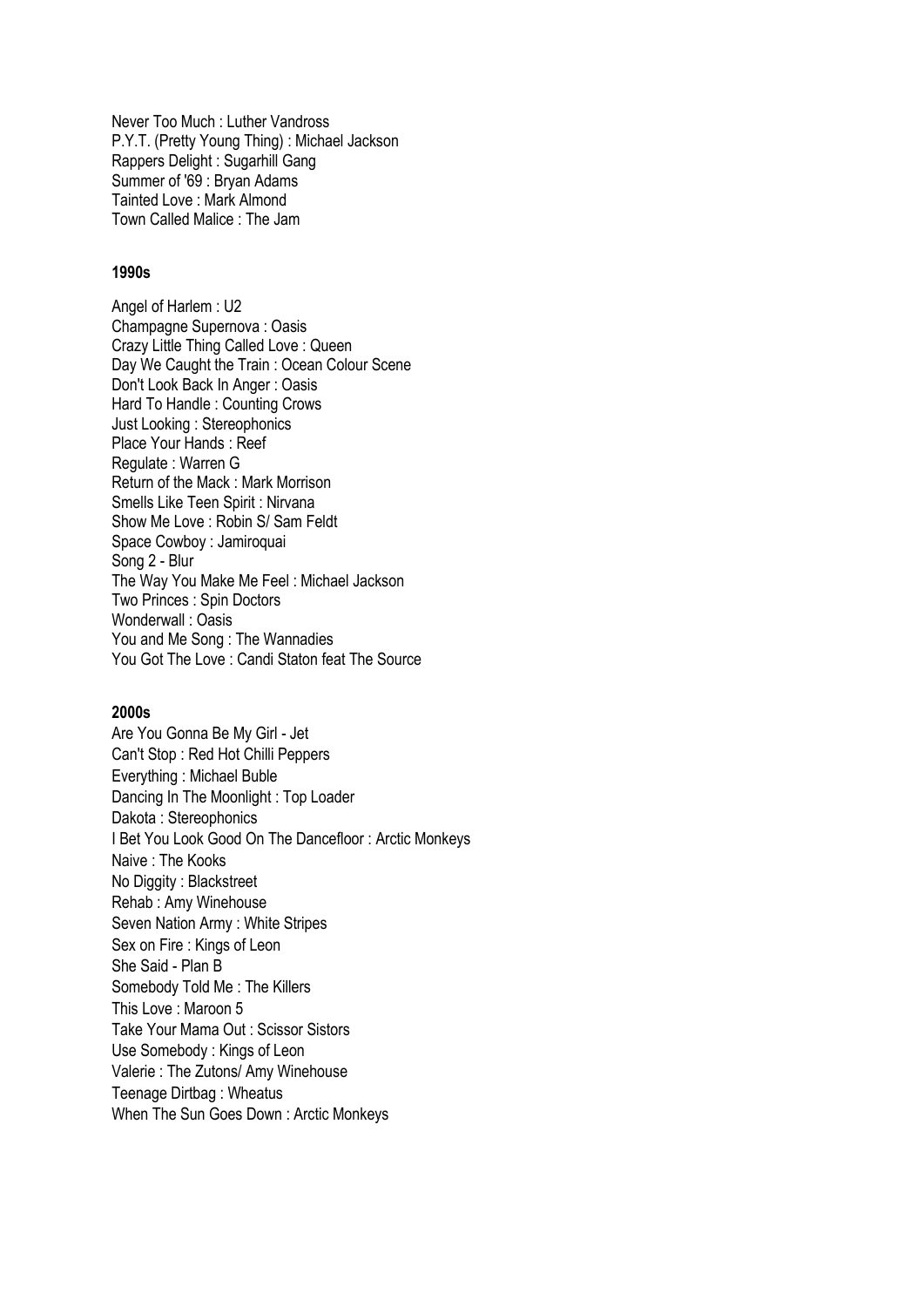#### **2010 - Recent**

All These Things That I Have Done : The Killers Aviici : Wake Me Up Blurred Lines : Robin Thicke Chasing Cars : Snow Patrol Closer : Neyo Chocolate : 1975 Forget You : Cee-Lo Green Get Lucky : Daft Punk Happy : Pharell Williams Hey Ho : The Lumineers Locked Out of Heaven : Bruno Mars Love Me Again : John Newman & Rudimental Mr Brightside : The Killers On a Day Like This : Elbow Rude (Marry Her Anyway) – Magic Shut Up and Dance : Walk the Moon Sing : Ed Sheeran Thinking Out Loud : Ed Sheeran Uptown Funk : Mark Ronson & Bruno Marrs We Found Love - Rhianna Why D'you Only Call Me When Your High : Arctic Monkeys

## **Slower Songs (perhaps for your 1st dance!)**

We rarely perform any of these songs in an evening set, as the idea is for us to get the dancefloor packed and keep it packed, but they are here if you you want them.

Ain't No Sunshine : Bill Withers All of Me : John Legend Angels : Robbie Williams Crazy Love : Van Morrison Creep : Radiohead Easy : Lionel Richie Everything : Michael Buble Free Fallin' : Tom Petty Handbags And Gladrags : The Faces Have I Told You Lately : Van Morrison Hey Jude : The Beatles I Guess That's Why They Call It The Blues : Elton John Imagine : John Lennon It Must Be Love : Madness

Let it Be : The Beatles Lets Get It On : Marvyn Gaye L.O.V.E.: Nat King Cole Moondance ; Van Morrison My Girl : The Temptations